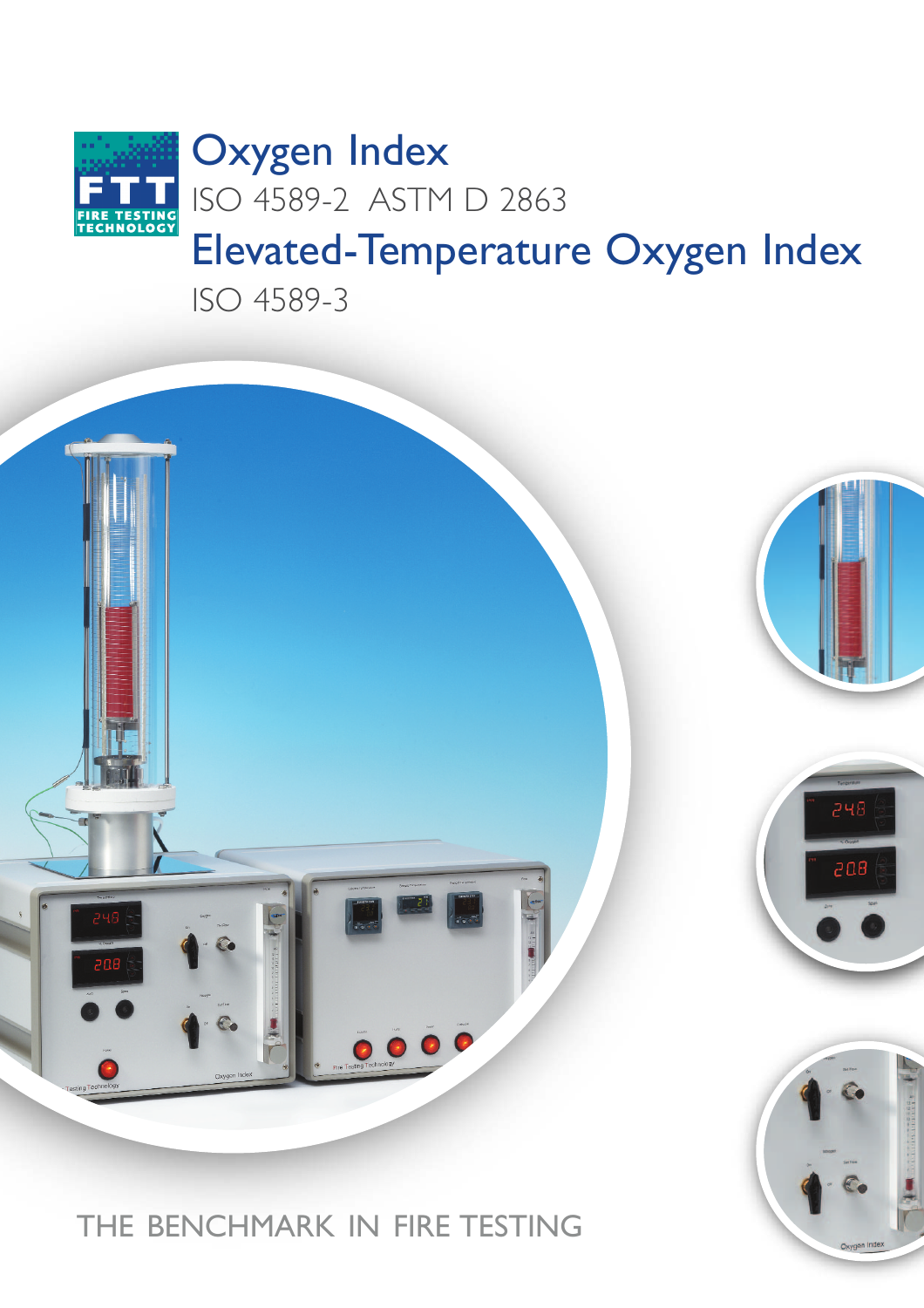

## Oxygen Index and Elevated-Temperature Oxygen Index Determination of Flammability by Oxygen Index

The FTT Oxygen Index (OI) measures the minimum percentage of oxygen in a test atmosphere that is required to marginally support combustion.The OI is an economical and precise quality control test of combustible materials. Its ease of use together with high levels of precision has made this technique a primary characterising and quality control tool to the plastic and electric cable industries and it has been specified by several military and transport groups.

The FTT apparatus enables the oxygen index to be determined in accordance with ASTM D 2863, ISO 4589 Part 2 or the UK Naval Engineering Standard NES 714.



ASTM D 2863: Standard test method for measuring the minimum oxygen concentration to support candle-like combustion of plastics (oxygen index)

ISO 4589-2: Plastics – Determination of burning behaviour by oxygen index -- Part 2:Ambient-temperature test ISO 4589-3: Plastics – Determination of burning

behaviour by oxygen index -- Part 3: Elevated-temperature test NES 714 and NES 715 UK naval engineering standards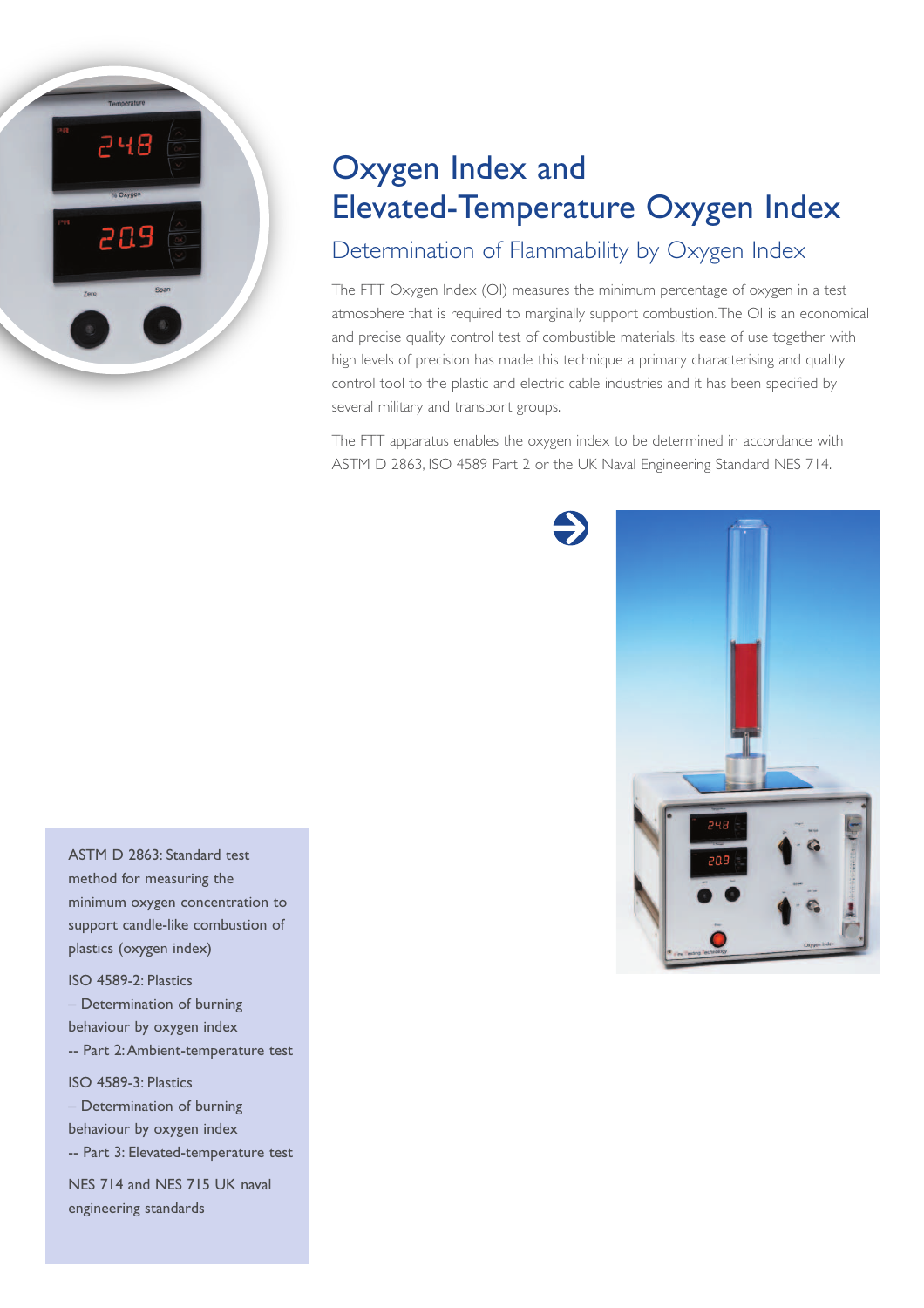## The OI features:

- New Paramagnetic Oxygen Cell for assessing accurate oxygen (< 0.1%) levels
- Compact unit for efficient use inside a laboratory hood, with ventilation
- Automatic flow control gives oxygen level adjustment by turning one single valve
- Quick loading of test specimen into chimney
- Digital display of oxygen percentage in atmosphere during test (no calculations needed)
- Digital display of temperature of gas mixture entering the test chimney
- Sample holders for both rigid and flexible samples supplied
- Shortened gas path for rapid response
- Compact design

The Elevated-Temperature Oxygen Index module (TOI) is used alongside the OI to determine the oxygen index at temperatures up to 125°C. Research shows that the elevated temperature at which the materials will burn in air is a better determinant of combustibility than is the conventional oxygen index. Oxygen Index values fall when the gas temperatures are increased.

Elevated test temperatures are set by adjustment of the pre-heated gas temperature levels and setting the heated glass furnace wall temperature.The temperatures of both heated sections are continuously displayed on the TOI control unit.When experiments are being carried out using different oxygen levels, gas conservation is achieved by using air from an integral quiet running pump between tests. Bottled nitrogen and oxygen supplies are only switched into the system for testing.

The FTT apparatus enables the oxygen index at elevated temperature to be determined in accordance with ISO 4589 Part 3 or the UK Naval Engineering Standard NES 715.

## The TOI features:

- Test temperature to 400°C
- Digital display of sample temperature
- Digital display of column and pre-heater temperatures
- Transparent radiant heated test column
- Highly efficient gas pre-heater
- Air pump to conserve oxygen and nitrogen supply during standby period
- Propane ignition source

The FTT OI and TOI have been designed to be compact for efficient use in a standard fume cupboard (or under a simple ventilation hood that can be supplied if required).The instruments give continuous digital readout of oxygen concentration in the test atmosphere to facilitate quick settings of test concentration. Stabilised oxygen percentages are automatically read from the digital readout and no additional flow adjustments are required. This is a considerable improvement over systems that use analogue gauges or require flow matching and the use of graphs or tables to calculate oxygen concentration.